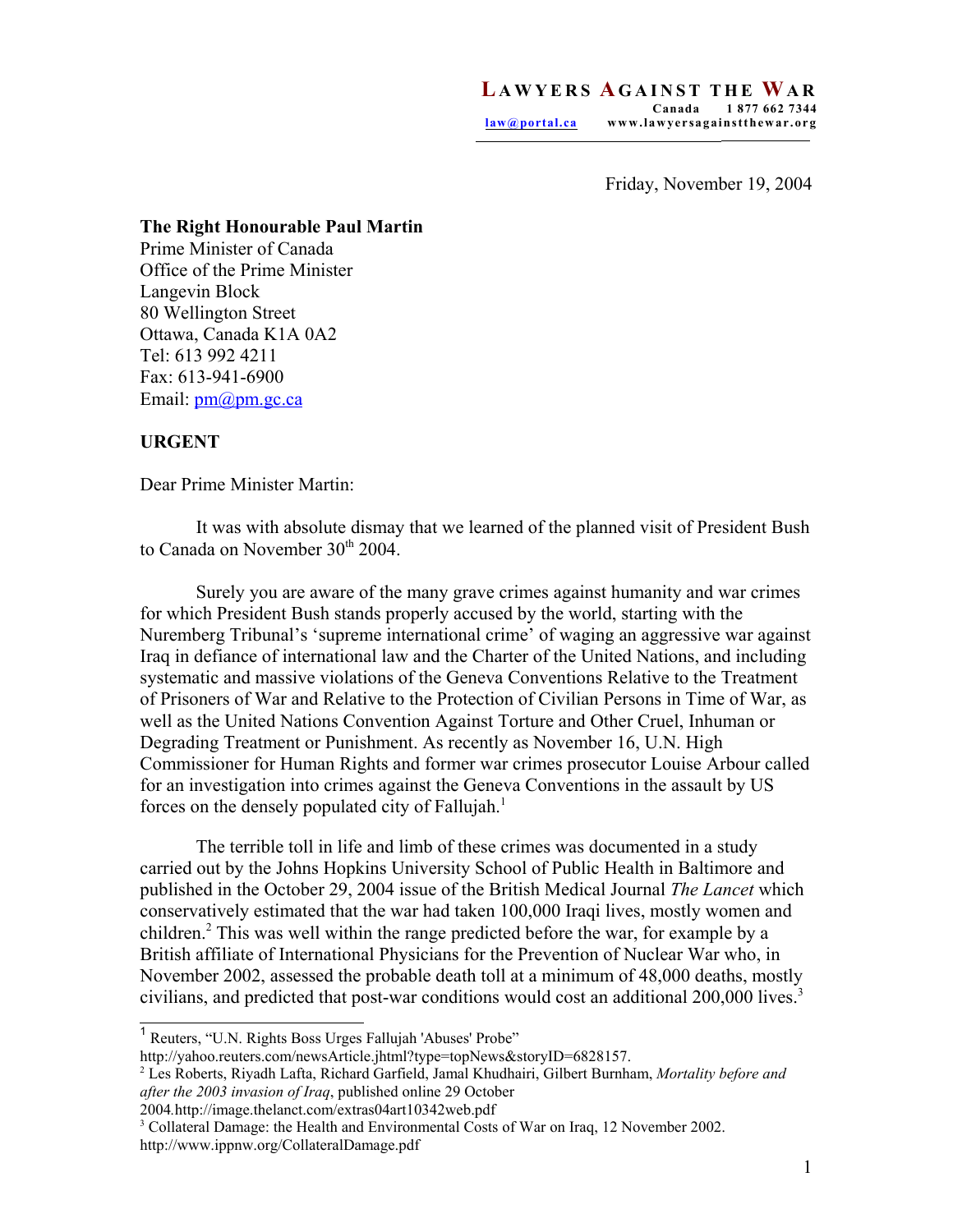The President's responsibility for these offences derives not only from his 'command responsibility' as Commander in Chief of US forces, for crimes that he knew were being committed, or ignored through willful blindness, but did nothing to prevent; it also comes from his direct involvement in the formulation of policy. This includes his personal involvement not only in the devising and waging of an aggressive, illegal war, but also of the unlawful refusal to grant prisoner of war status to prisoners of war, contrary to specific provisions of the Geneva Conventions, an act repudiated in the US Courts.<sup>4</sup> It also includes the approval of techniques of interrogation by his direct subordinate, Secretary of Defense Rumsfeld, that legally and morally constitute torture and that led directly to the disgraceful violence against Iraqi prisoners, for example at the prison at Abu Ghraib.

As you know, not only are these acts criminal under international law, but many of them are also criminal under *Canadian* law, under laws enacted in pursuance of our international obligations, most importantly the *Crimes Against Humanity and War Crimes Act*, put in place just four years ago under a Liberal government. They also violate the provisions on torture in the Canadian *Criminal Code.*

By these laws, Canadians and non-Canadians alike are liable to prosecution in Canada, no matter where in the world they have committed their crimes. Furthermore, as the Attorney General can advise, the fact that these crimes have been committed by Mr. Bush while President of the United States is absolutely irrelevant to his personal liability to prosecution in Canada, according to principles established at Nuremberg and universally recognized since then, including by the British House of Lords in the *Pinochet* case in 1999. And if President Bush were to visit Canada after leaving office, we would be seeking the Attorney General's permission under section 9 of the *Crimes Against Humanity and War Crimes Act* and section 7 of the *Criminal Code* to commence proceedings against him.

However, as you also know, should President Bush come to Canada now, while still President, he would be clothed with both diplomatic and head of state immunity from our laws and we would be powerless to bring him to justice.

Your invitation in these circumstances, therefore, shows contempt for both Canadian and international law and is a grievous insult to the literally hundreds of thousands of victims of President Bush's international crimes. It is also our belief that the invitation endangers Canadians' security at home and abroad, because it is a departure from our steadfast refusal to this point to participate in this criminal war of the Bush administration. In fact, it is our belief that this invitation can only act as an *encouragement* to President Bush in his continuing criminal activity, providing him with an important platform in this, his first post re-election foreign visit, to defend illegal US

<sup>4</sup> For example *Hamdan v. Rumsfeld et al,* (United States District Court for the District of Columbia, November 7, 2004).